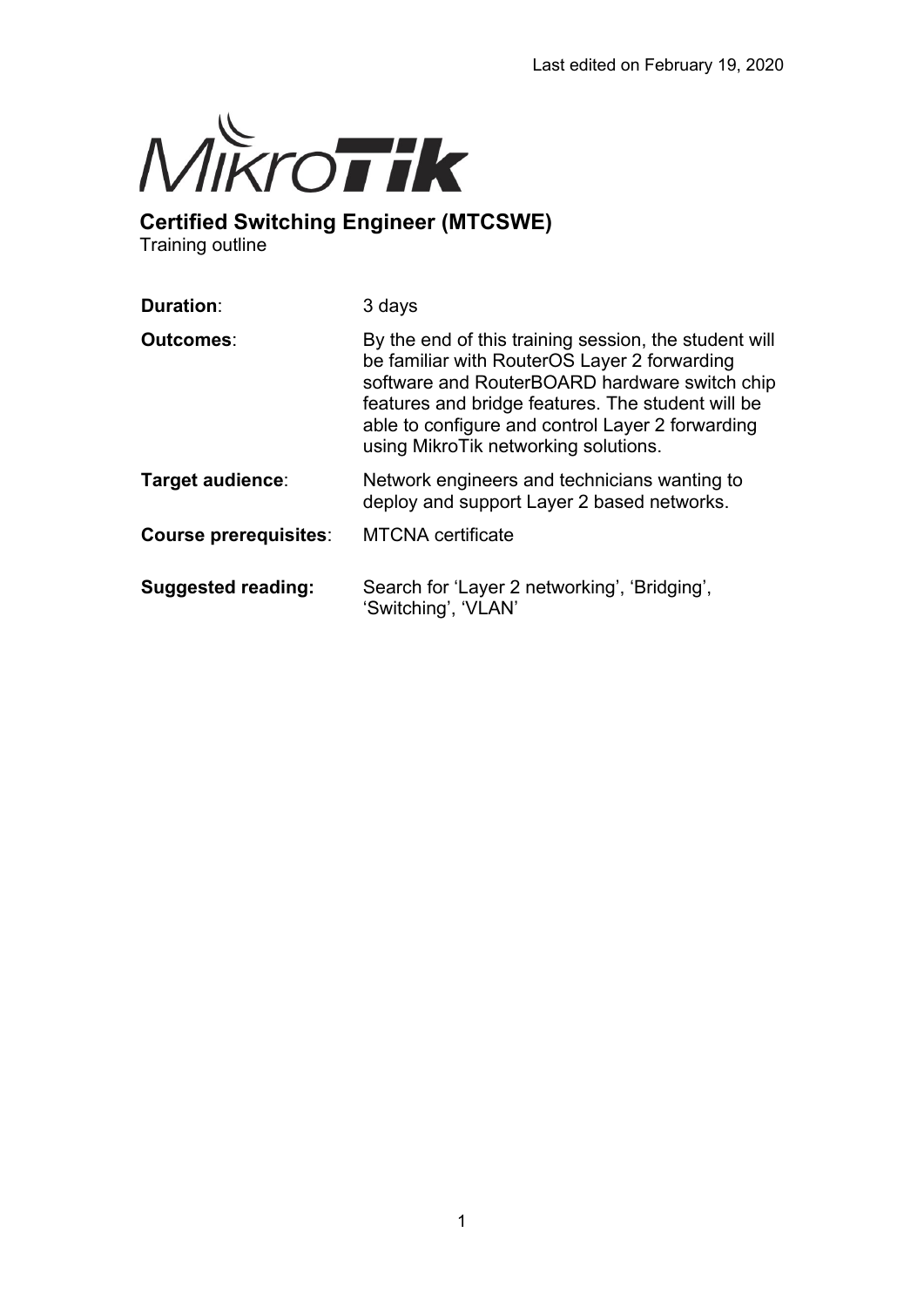| <b>Title</b>                    | <b>Objective</b>                                                                                                                                                                                                                                                                                                                                                                                                                   |
|---------------------------------|------------------------------------------------------------------------------------------------------------------------------------------------------------------------------------------------------------------------------------------------------------------------------------------------------------------------------------------------------------------------------------------------------------------------------------|
| <b>Module 1</b><br>Introduction | Layer 2 forwarding concepts<br>Unicast, multicast and broadcast traffic<br>MAC learning in bridges and switches<br>$\bullet$<br>Interface settings<br>$\bullet$<br>RouterOS bridge overview<br>RouterBOARD switch chip overview<br>$\bullet$<br>• RouterBOARDs with basic switch chips<br>• Cloud Router Switch (CRS) series devices with<br>advanced switch chips<br>SwitchOS (SwOS) brief overview<br><b>Module 1 laboratory</b> |
| <b>Module 2</b>                 | <b>MTU</b><br>$\bullet$                                                                                                                                                                                                                                                                                                                                                                                                            |
| <b>MTU</b>                      | RouterOS bridge overview<br>$\bullet$                                                                                                                                                                                                                                                                                                                                                                                              |
|                                 | <b>L2MTU</b><br>$\bullet$<br>Jumbo frames<br>$\bullet$                                                                                                                                                                                                                                                                                                                                                                             |
|                                 | <b>Potential MTU issues</b>                                                                                                                                                                                                                                                                                                                                                                                                        |
|                                 | <b>Module 2 laboratory</b>                                                                                                                                                                                                                                                                                                                                                                                                         |
|                                 | 802.1Q and 802.1ad VLAN overview and tagging concepts                                                                                                                                                                                                                                                                                                                                                                              |
| <b>Module 3</b><br><b>VLAN</b>  | RouterOS VLAN interfaces                                                                                                                                                                                                                                                                                                                                                                                                           |
|                                 | Port based VLAN (VLAN bridging)<br>Inter-VLAN routing ('router on a stick')<br>$\bullet$                                                                                                                                                                                                                                                                                                                                           |
|                                 | VLANs in basic switch chips                                                                                                                                                                                                                                                                                                                                                                                                        |
|                                 | • Port based VLAN                                                                                                                                                                                                                                                                                                                                                                                                                  |
|                                 | VLANs in bridge interfaces<br>Port based VLAN                                                                                                                                                                                                                                                                                                                                                                                      |
|                                 | <b>MAC based VLAN</b>                                                                                                                                                                                                                                                                                                                                                                                                              |
|                                 | <b>Protocol based VLAN</b>                                                                                                                                                                                                                                                                                                                                                                                                         |
|                                 | QinQ (802.1ad)                                                                                                                                                                                                                                                                                                                                                                                                                     |
|                                 | QinQ implementation with bridge VLAN filtering<br>QinQ implementation with VLAN interfaces                                                                                                                                                                                                                                                                                                                                         |
|                                 | <b>Module 3 laboratory</b>                                                                                                                                                                                                                                                                                                                                                                                                         |
| Module 4                        |                                                                                                                                                                                                                                                                                                                                                                                                                                    |
| <b>Spanning Tree</b>            | Spanning tree protocol (STP) concepts<br>STP bridge priority                                                                                                                                                                                                                                                                                                                                                                       |
| Protocol                        | • STP port path cost                                                                                                                                                                                                                                                                                                                                                                                                               |
|                                 | STP and RSTP comparison                                                                                                                                                                                                                                                                                                                                                                                                            |
|                                 | Multiple Spanning tree (MSTP) concepts<br><b>MSTP</b> definition                                                                                                                                                                                                                                                                                                                                                                   |
|                                 | <b>MSTP</b> regions                                                                                                                                                                                                                                                                                                                                                                                                                |
|                                 | <b>CST/CIST</b>                                                                                                                                                                                                                                                                                                                                                                                                                    |
|                                 | Bridge protocol data unit (BPDU)                                                                                                                                                                                                                                                                                                                                                                                                   |
|                                 | Spanning tree security<br><b>Module 4 laboratory</b>                                                                                                                                                                                                                                                                                                                                                                               |
|                                 |                                                                                                                                                                                                                                                                                                                                                                                                                                    |
| Module 5                        | RouterOS bonding<br>Bonding modes                                                                                                                                                                                                                                                                                                                                                                                                  |
| Link Aggregation                | Compatibility with other static link aggregation                                                                                                                                                                                                                                                                                                                                                                                   |
|                                 | <b>Module 5 laboratory</b>                                                                                                                                                                                                                                                                                                                                                                                                         |